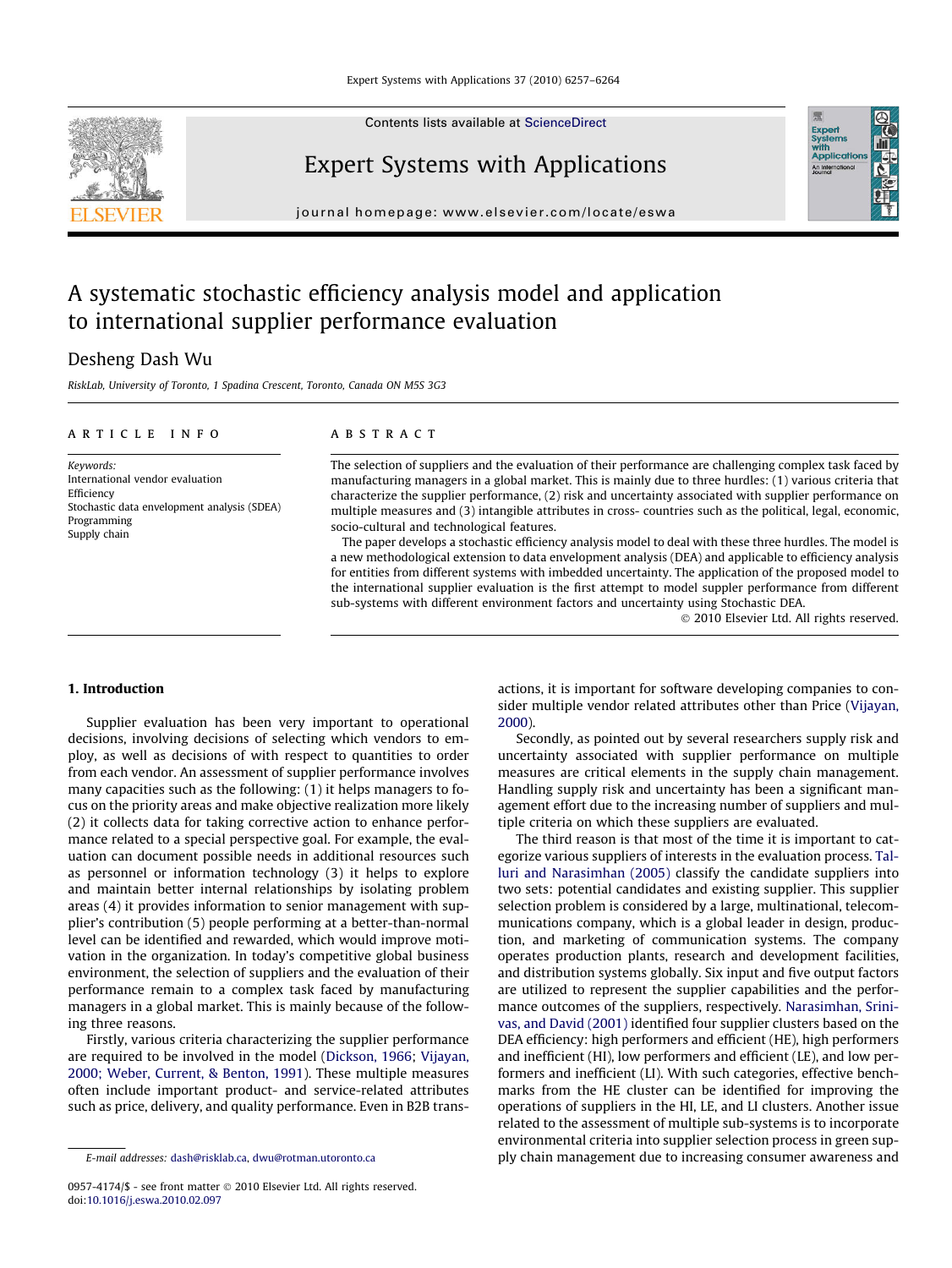concern over environmental pollution. Different locations involve different environmental criteria, and therefore a multi-system evaluation becomes necessary. In reality there is a need to compare suppliers where some candidates may have different environment and work in different sub-systems, which the others cannot adopt. Hence, the classical way to perform comparisons within one system is obviously not fair in the above. A concrete example is that managers have to understand and analyze the political, legal, economic, socio-cultural and technological features when they try to conduct business in different countries. Traditional methods may no longer applicable to real-world cases.

The above three points have an obvious effect on the international supplier selection due to the complexity and uncertainty by lack of information associated with related countries' business environment in a global market [\(Qu & Brocklehurst, 2003\)](#page--1-0). In fact, international supplier selection has become an active area in supply chain management since many companies have begun to realize the opportunities in terms of lower production and labor costs that other countries can offer [\(Bowman, Farleyn, & Schmittlein,](#page--1-0) [2000; Buskens, Batenburg, & Weesie, 2003; Kaynak, 1989; Mum](#page--1-0)[maleneni, Dubas, & Chao, 1996; Murray, Kotabe, & Zhou, 2005\)](#page--1-0). The choosing of international suppliers may involve more intangible criteria and require more time to gather information and identify uncertainty and risk in order to effectively evaluate potential suppliers.

Various methods have been developed to deal with these problems. The readers are suggested to read the review report by [Son](#page--1-0)[mez M. \(2006\)](#page--1-0) and the references therein. However, none of these approaches address all of the three points mentioned above.

In this paper, a method is developed to measure international supplier performance by taking into account risk and uncertainty associated with supplier performance on multiple measures in multiple categorical suppliers. This method is an extension to the classical stochastic DEA model and also the bilateral systematic DEA model in [Cooper, Seiford, and Tone \(2000\)](#page--1-0). As an alternative to various multi-factor productivity analysis techniques, our proposed model deals with two major drawbacks of classical DEA: (i) failure to model the stochastic error in the estimated frontier and (ii) extra requirement of a consistent infrastructure and operating environment in which the entities, appropriately called Decision Making Units (DMUs), operate.

Given the paper's emphasis in this area, the contribution of our research is twofold. First, we propose an efficiency analysis approach for entities from different systems to address the risk and uncertainty imbedded in different systems of interests. This is a new methodological extension to DEA research. Second, we apply the proposed model to evaluate the performance of international suppliers from different countries. To our knowledge, it is the first one to attempt this by modeling supplier performance from different sub-system with stochastic factors and uncertainty using stochastic DEA.

We begin in the following section with a literature review. Section [3](#page--1-0) provides the proposed model for muti-system performance evaluation and international vendor selection in this paper. Section [4](#page--1-0) gives the numerical illustration. Finally, our conclusions and further discussions are presented in Section [5.](#page--1-0)

#### 2. Literature review

Substantial research literature has been developed over the decades on the subject of using decision tools for supplier selection and evaluation in supply chain management. This section simply reviews the methods, with the focus on using DEA to deal with supplier performance evaluation.

[Dickson \(1966\)](#page--1-0) appears to be the pioneer to deal with supplier assessment problem from the multiple criteria point of view. Based on a survey of 170 purchasing managers, [Dickson \(1966\)](#page--1-0) points out that cost, quality, and delivery performance are the three most important criteria in vendor evaluation. [Willis, Huston, and Pohlk](#page--1-0)[amp \(1993\)](#page--1-0) classified supplier performance evaluation models into categorical, weighted points, and cost ratio approaches. [Pearson](#page--1-0) [and Ellram \(1995\) and Wilson \(1994\)](#page--1-0) argued that supplier selection and evaluation studies in the literature could be categorised as (i) prescriptive (suggesting models that should be used), (ii) descriptive (emphasising models that are in use) and (iii) research that examines the supplier selection criteria. A vast number of papers have reported a wide range of uses of mathematical programming methods such as linear programming [Ghodyspour and](#page--1-0) [O'Brien \(1998\), Ghodyspour and O'Brien \(2001\)](#page--1-0), integer goal [\(Feng,](#page--1-0) [Wang, & Wang, 2001;Gupta & Krishnan, 1999](#page--1-0)), goal programming (Karpak, Kasuganti, [& Kumcu, 1999; Karpak, Kumcu, & Kasuganti,](#page--1-0) [1999\)](#page--1-0), total cost based approach ([Degraeve, Labro, & Roodhooft,](#page--1-0) [2000; Degraeve, Labro, & Roodhooft, 2004, 1998; Degraeve & Roo](#page--1-0)[dhooft, 1999a, 1999b; Degraeve, Roodhooft, & van Doveren, 2005\)](#page--1-0) and data envelopment analysis ([Weber, 1996; Weber, Current, &](#page--1-0) [Desai, 1998; Weber, Current, & Desai, 2000](#page--1-0)). Multiple criteria decision making methods approaches involves Analytical Hierarchy Process (AHP) ([Bhutta & Huq, 2002; Yahya & Kingsman, 1999\)](#page--1-0), Multiple Attribute Utility Theory (MAUT) ([Min, 1994\)](#page--1-0), Outranking methods [\(Dulmin & Mininno, 2003](#page--1-0)). Other approaches include computer software supported systems such as neural networks ([Choy, Lee, & Lo, 2004\)](#page--1-0) and case based reasoning [\(Choy, Lee, Lau,](#page--1-0) [& Choy, 2005](#page--1-0)).

As alternatives to traditional supplier performance assessment tools, DEA has received more and more attention since it allows management to objectively identify best practices in complex operational environments and requires no prior assumption on the specification of the best practice frontier ([Wu, 2006](#page--1-0)). As a nonparametric mathematical programming approach originally developed by [Charnes, Cooper, and Rhodes \(1978\),](#page--1-0) DEA is a leading approach for the performance analysis in many areas such as financial industry in literature ([Sherman and Gold \(1985\), Golany and](#page--1-0) [Storbeck \(1999\), Soteriou and Zenios \(1999\), Athanassopoulos](#page--1-0) [and Giokas \(2000\)](#page--1-0), etc.).

[Weber \(1996\), Weber and Desai \(1996\) and Weber et al. \(1998\)](#page--1-0) employ DEA in supplier evaluation for an individual product and demonstrate the advantages of applying DEA to such a system. [Kleinsorge, Schary, and Tanner \(1992\)](#page--1-0) demonstrates the applicability of DEA in a shipper-carrier setting, where Customer–Supplier Relationships are presented. [Liu, Ding, and Lall \(2000\)](#page--1-0) argue that a supplier selection problem is inherently a multi-criterion decision problem, and thus DEA is proposed and demonstrated in evaluating the overall performances of suppliers in a manufacturing firm. [Talluri and Narasimhan \(2004\)](#page--1-0) apply crossefficiency DEA into a problem of strategic sourcing. This model helps manage the supply base in an effective manner by identifying and selecting suppliers for strategic long-term partnerships. The above and other DEA related literatures are summarized in [Table 1.](#page--1-0)

The majority of these vast literatures ignore the stochastic considerations and uncertainty, which are a significant importance as an issue in the supplier evaluation process. Moreover, the consideration of assessing suppliers where some candidates may have different environment and work in different sub-system is very limited in the existing literatures. No rigorous model has been developed in the cross-country supplier evaluation in consideration of the political, legal, economic, socio-cultural and technological features as well as how to conduct business in different countries. Therefore it is obviously to quantify these key issues, as to be done in this paper.